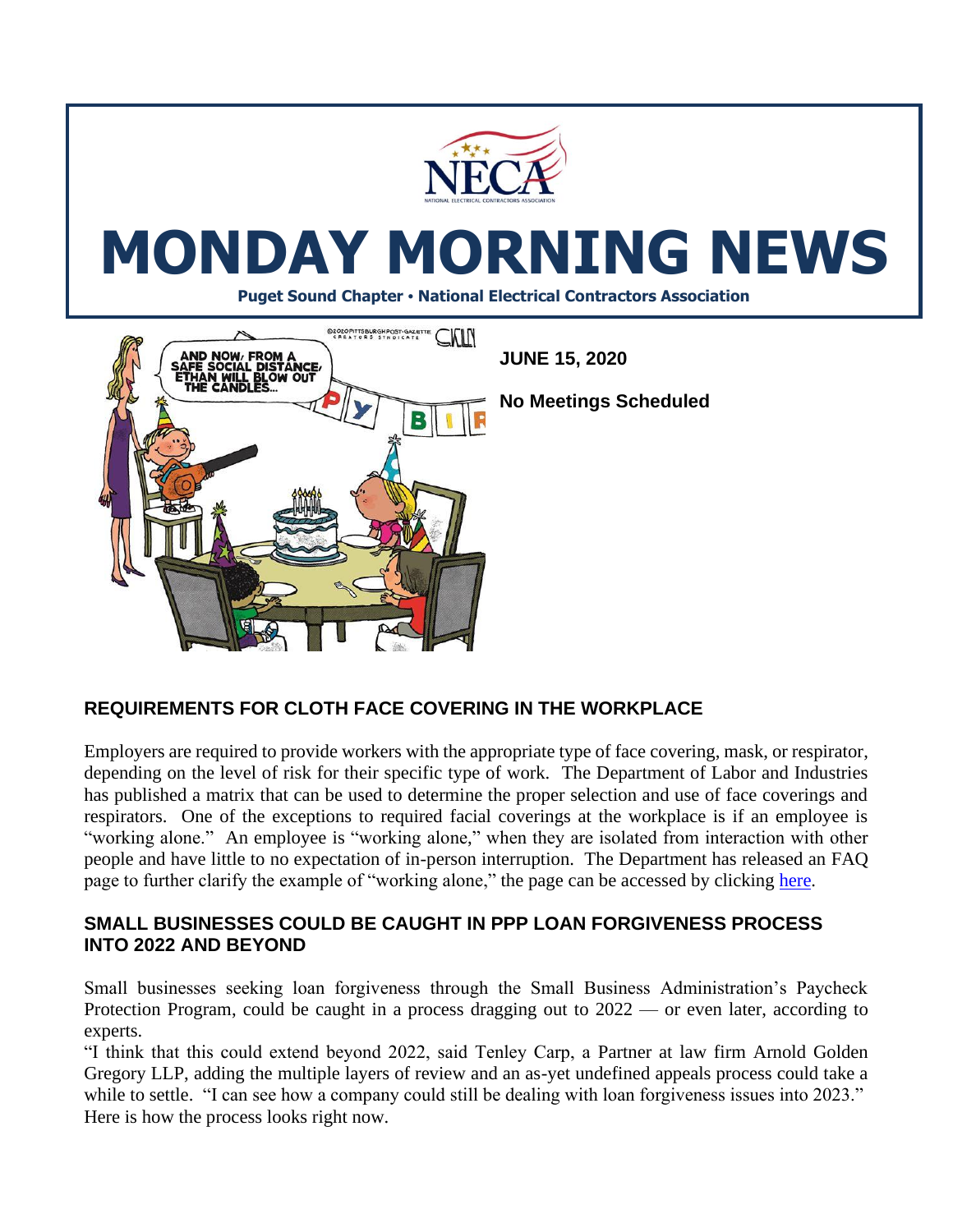- 1. Small businesses that had the eight-week covered period as part of their loan can apply for forgiveness in the coming weeks and be done much sooner. But companies that use the new 24 week covered period enshrined in the [recently passed Paycheck Protection Program Flexibility](https://www.bizjournals.com/washington/news/2020/06/05/trump-ppp-loan-changes-law-sba.html)  [Act](https://www.bizjournals.com/washington/news/2020/06/05/trump-ppp-loan-changes-law-sba.html) will start applying for forgiveness after that's over — with the last possible date of the covered period being Dec. 31, 2020, for those who get loans on June  $30<sup>th</sup>$ , the last day applications will be approved.
- 2. Once the covered period is over, businesses have 10 months to apply for loan forgiveness to their lender. The lender has 60 days to make a decision. If the lender rejects forgiveness, a small business has 30 days to ask SBA to review the decision, but there is no timeline for an SBA review.
- 3. If a lender agrees the small business gets forgiveness, it passes its decision to the SBA, which then has 90 days to agree or reject that determination. Small businesses can then appeal the SBA decision, but that process has yet to be defined, although the SBA said it will issue guidance on the appeals process.

The appeals process could spell trouble for a smaller agency like the SBA, Carp said, adding the agency does not even do its own procurement for some IT services. That could create a bottleneck in the system that slows potential appeals or reviews of forgiveness decisions.

"If there are 4.5 million companies in the queue, you want to be early, not late," Carp said. "I think a lot of small businesses will be very surprised at what a long and involved process it is to obtain loan forgiveness."

## **NECA MEMBERS RECEIVE 15% DISCOUNT ON KEEN WORK BOOTS**



Whether you are working in some of the toughest, dirtiest, wettest, hottest environments or clocking some of the longest hours on your feet, KEEN Utility has designed work boots for any environment, and is giving NECA Members a 15% discount. KEEN is a company based in Portland, Oregon, all 100 plus work boots are made in the USA and include all Safety Toe Options Available: steel, composite, aluminum, and soft toe. Boots also meet certain ASTM safety and slip-score certifications.

To check out the selection of boots at the discounted rate, click [here](https://www.keenfootwear.com/shop-all-work/?src=UtilityB2B_NECA_FW18)

#### **UPCOMING NECA WEBINAR: OSHA REGULATORY UPDATES FOR COVID-19**

Please register for the upcoming NECA Webinar which will take place on Thursday, June 18<sup>th</sup>, 11:00 AM. The webinar will focus on OSHA's continued guidance and enforcement details for construction employers. With new information emerging almost daily, staying on top of the latest directives is important and Adele Abrams, President of the Law Office of Adele L. Abrams, will guide safety professionals through the latest maze of federal, state, and local enforcement actions. Register today for this informative webinar by clicking [here.](https://www.necanet.org/about-us/calendar/education/course-calendar/2020/06/18/default-calendar/osha-regulatory-updates-for-covid-19-and-construction-webinar---thursday-june-18-2020--200-300-pm-et) Note: You will need your NECA National user ID and password to register for this event. For assistance, contact Justin Thayer at 206-824-2150 or [justin@necaseattle.org](mailto:justin@necaseattle.org)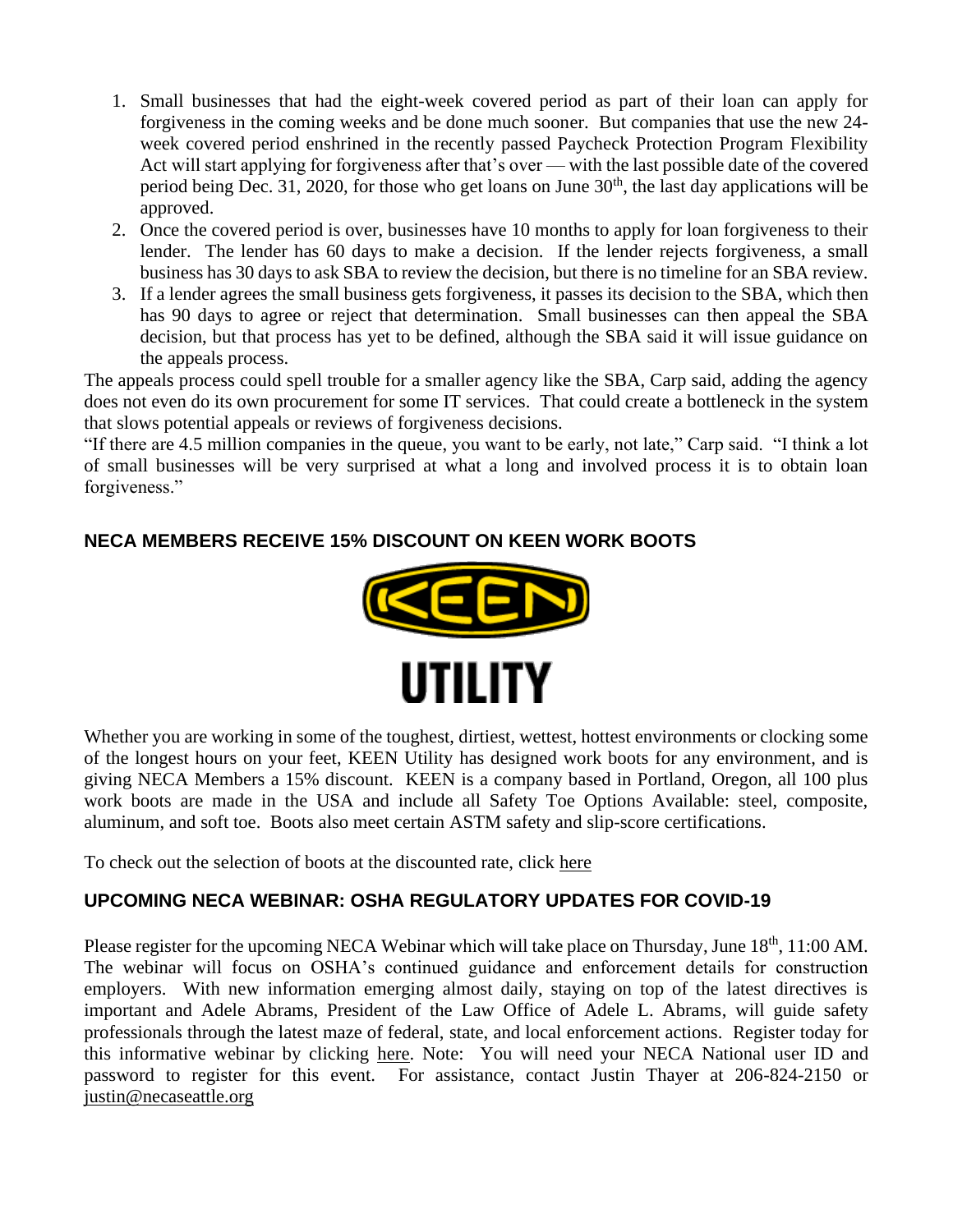## **CAN'T FIND PLEXIGLASS? YOU ARE NOT ALONE**

It is a good time to be in the plexiglass business. Makers of acrylic barriers, including sneeze and cough guards, cubicle extenders and personal face shields, have seen such a significant uptick in demand from stores, restaurants, offices and other businesses that have begun reopening, that they can barely keep their products in stock. Plexiglass product manufacturers across the country are reporting up to a 30-fold spike in sales as public health experts release [guidelines](https://www.cbsnews.com/news/cdc-guidance-reopen-office-buildings/) for [retrofitting workspaces](https://www.cbsnews.com/news/reopen-back-to-work-offices-different/) to make them safe for employees who are returning.

Mark Canavarro, an office designer and founder and CEO of Obex Office Panel Extenders in Vista California, whose signature product is a patented cubicle wall extender, said sales have soared 3,000% since March. "In February, we averaged \$30,000 to \$40,000 per week in sales. We did over a million dollars last week," he said. Canavarro typically fulfills orders within two to three weeks, a time frame that is now lengthened to five to seven weeks, despite working around the clock.

"It's a battle every day to source it. We have someone working full time on getting loads of acrylic in because there has been a shortage."

Even if a vaccine is developed for COVID 19, Canavarro expects 25% of these installations will remain permanent. "Receptionists run into 50 to 100 people every day and it's not just COVID, there is all kinds of other stuff they could contract from people."



**ON THIS DAY IN HISTORY 1846 –** The U.S. and Canadian Border is established. Representatives of Great Britain and the United States sign the Oregon Treaty, which settles a long-standing dispute with Britain over who controlled the Oregon territory. The treaty established the 49th parallel from the Rocky Mountains to the Strait of [Georgia](https://www.history.com/topics/us-states/georgia) as the boundary between the United States and British Canada. The United States gained formal control over the future states of [Oregon,](https://www.history.com/topics/us-states/oregon) [Washington,](https://www.history.com/topics/us-states/washington) [Idaho](https://www.history.com/topics/us-states/idaho) and [Montana;](https://www.history.com/topics/us-states/montana) and the British retained Vancouver Island and navigation rights to part of the Columbia River.